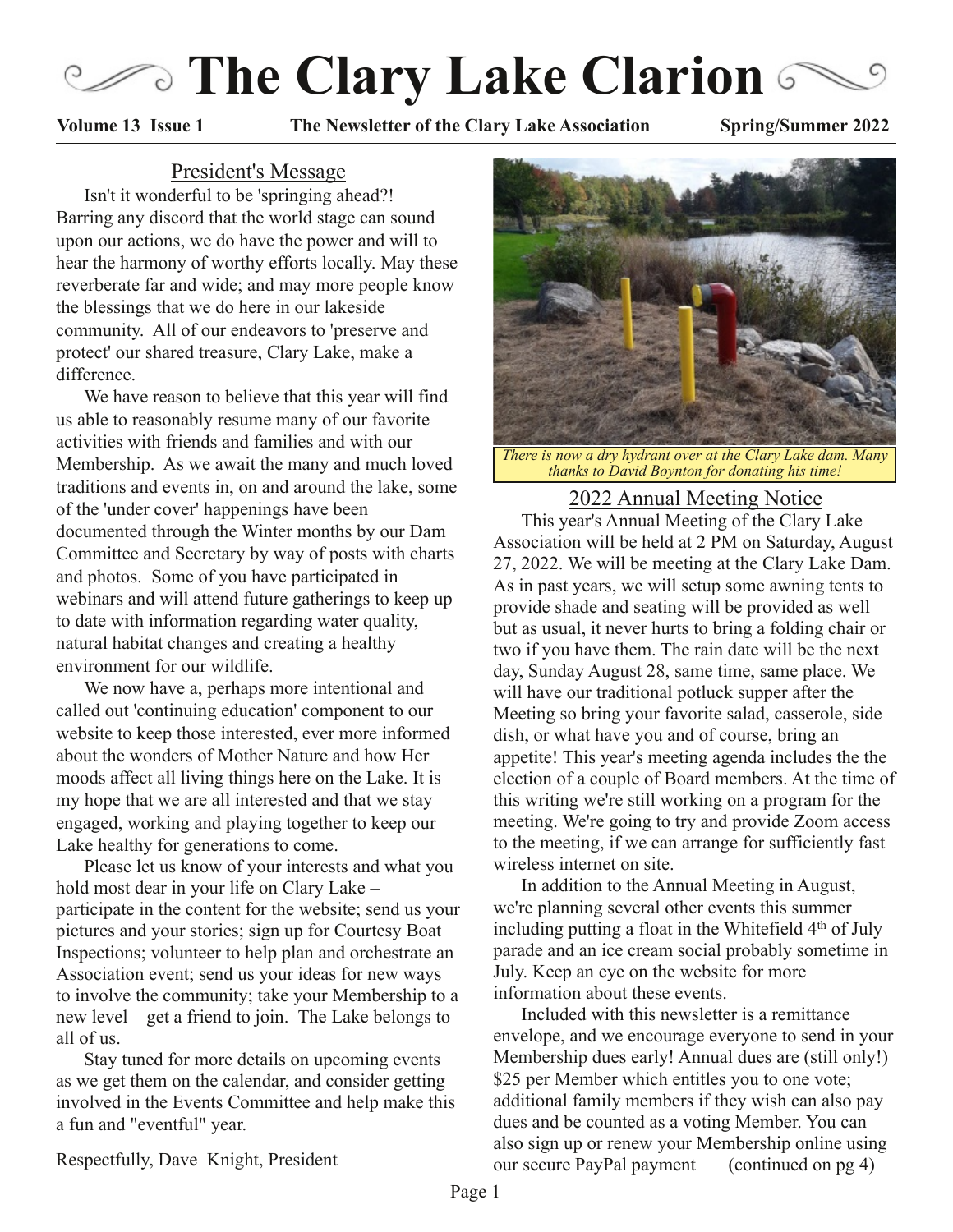### Ice Berms and Pressure Ridges by George Fergusson



I received a few inquiries about ice berms and pressure ridges in response to my website post about February water levels so I thought I'd provide a little more information about these interesting phenomena and the science behind them. Imagine the forces at work that were responsible for the buckled ice in the photo above! First we need to learn more about how water changes and what happens to it as its temperature changes.

| <b>Fishing Shack</b> |  |
|----------------------|--|
| Ice                  |  |
| 33 F                 |  |
| 34 F                 |  |
| 35F                  |  |
| 36 F                 |  |
| 37 F                 |  |
| 38 F                 |  |
| Bottom 39 F          |  |

Water becomes more dense (heavier) as its temperature drops, causing it to sink below warmer water: cold water sinks and warm water rises. We all know this much

from going swimming and encountering that cold layer of water 45 feet below the surface. As its temperature drops, water continues to become more dense and continues sinking below warmer water until it gets down to about 39° F. Then something



unexpected happens: as the water cools, the molecular motion continues to slow down and as the water starts to assume the crystalline lattice structure that is ice, the distance between the molecules actually increases. The freezing water, rather than continuing to become denser, actually begins to expand, becoming less dense, causing it to float (it is this expansion as it freezes that ends up breaking water pipes). By the time water reaches its freezing temperature of  $32^{\circ}$  F (0° C) and changes to ice, it has expanded approximately 9% from its maximum density and a complete inversion from the usual summertime temperature stratification takes place. In the winter when the lake is ice covered, the coldest water is right under the ice and the temperature rises as depth increases so the warmest (and densest) water is at the bottom of the lake. This is completely opposite of what we see in the summer time with the warmest water at the surface and the coldest water at the bottom.



Now here's where it gets interesting! Once ice is formed and its initial expansion has taken place, it doesn't continue to expand as it gets colder, the process reverses and it actually starts to shrink. The cracks

you see forming in the lake ice and the "belly aching" sound we hear on cold winter nights is not due to the release of built up pressure within the ice, but rather it is due to the release of tension within it: what you're seeing and hearing is the ice literally ripping itself apart as it shrinks. The colder ice gets, the more it shrinks. As the ice sheet shrinks, water is exposed around the edges which freezes, slowly making the ice sheet larger. Similarly, as ice warms up it will expand again until it reaches its melting point (0° C

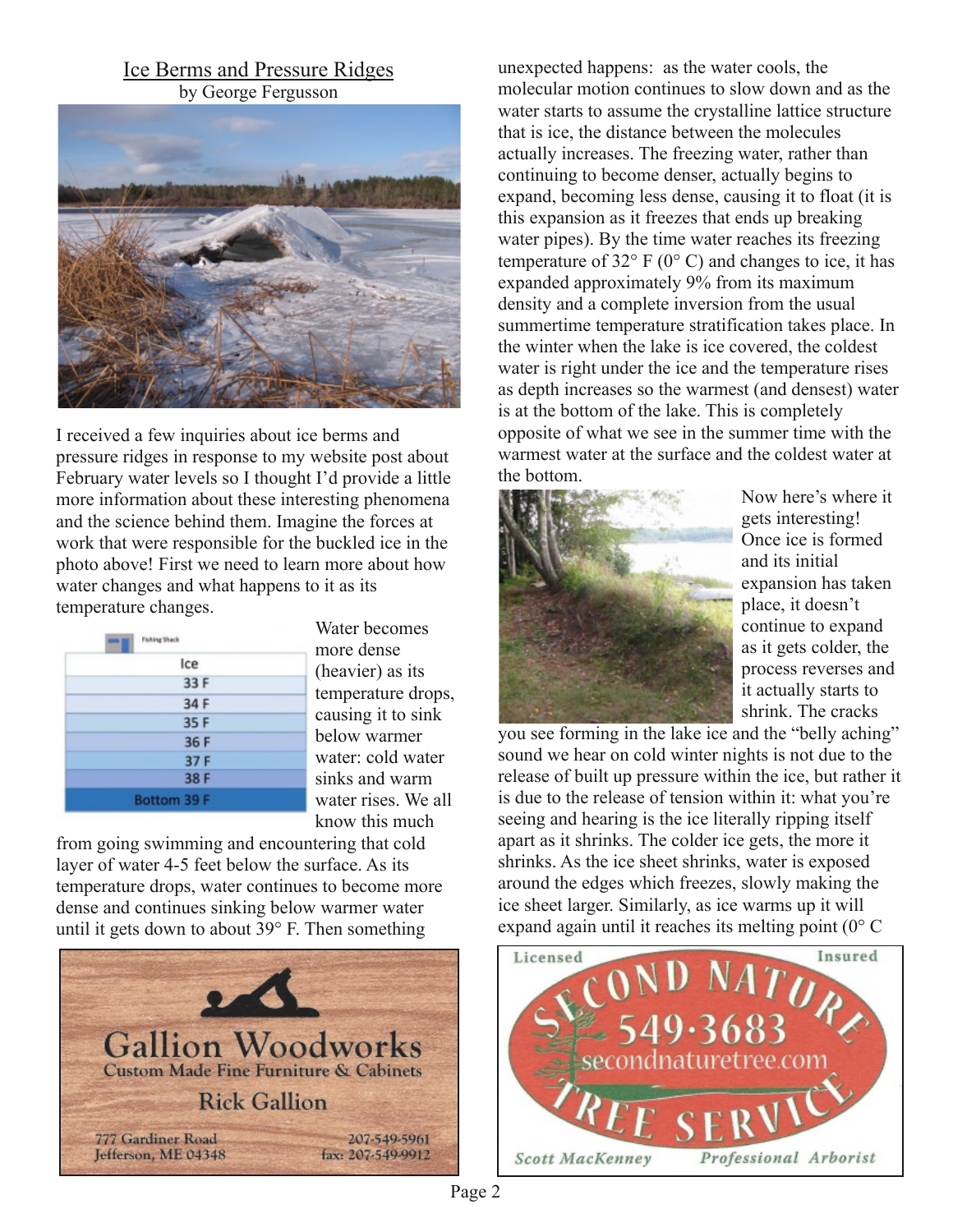or 32° F). The rate at which ice shrinks (as it gets colder) or expands (as it gets warmer) is referred to as its coefficient of expansion: ice shrinks (or expands) 50 x 10-6 meters  $\frac{1}{\infty}$  C (i.e., 0.00005 meters per degree centigrade change in temperature). Let's plug some numbers into that using Clary Lake as an example.

Clary Lake is approximately 1.5 miles (2.42 Km or 2415 meters) long from the southeast end down by the boat launch to the northwest end where the outlet channel starts but only 0.23 miles (0.367 Km or 366 m) wide at its narrowest spot between the Hodsdon & Grant points. Let's say that after an extended period of crisp sub-zero nights the ice sheet on Clary is at a temperature of 0°F; over the course of the next week the daytime temperature rises to 40°F and overnight temperatures only drop to freezing. After a week of this the ice sheet on the lake has warmed up from 0°F to 25°F (a change of 25°F or 13.9°C): The overall length of the ice sheet is going to expand:

0.00005 x  $13.9^{\circ}$  x 2415 m = 1.67 m = 5.50 ft.

At its narrowest spot between the two points however it will expand much less:

0.00005 x 13.9 $\degree$  x 366 m = 0.25 m = 0.83 ft. As you can see the expanse of ice in play has a big role in how much expansion we'll see which explains why we don't see evidence of ice expansion everywhere around the lake. Keep in mind that the ice sheet is going to expand in all directions (or at least it will exert expansive force in all directions) so you'd not necessarily see 5.5 feet of actual movement at one end of the lake or the other. In any case, even a couple of feet of lateral expansion of the ice sheet would be enough to account for the pressure ridge pictured at the top of the page! In the above example, between the Hodsdon & Grant points, overall expansion might be 0.83 feet but you'd probably only



see 1/2 of that (perhaps 4 or 5 inches) on either side of the lake.

Once the ice sheet starts warming up and expanding, it can no longer comfortably fit within the confines of the shore line that originally contained it, and it starts pushing back. If the ice is pushing solidly



against a shoreline, it can exert many tons of pressure per square inch, and something will have to give: if the ice is thin or honeycombed it might just buckle or crumble, but if it is thick and solid enough, it will be the shoreline that gets pushed around. This explains how every spring it seems like the rocks on our shoreline have been rearranged! Some areas are going to be more susceptible to ice damage than others because of their character, or location, and depending on the lake level at the time, evidence of this epic winter battle between ice and shoreline might or might not be noticeable come spring when the lake level is at its highest.

In conclusion: expanding and contracting ice over many decades, pushing and pulling on the shoreline around the lake, piling up rocks, knocking down trees, and scouring ledges has formed our current day shoreline. The evidence is everywhere if you know what to look for and know how to interpret what you're seeing. The existence of the ice berm pictured above is clear evidence in and of itself that historically high winter water levels over the years have been the norm, not the exception.

**Jefferson Scoop** Summer Hours 11:30 AM– 9:30 PM Everyday **Featuring** Giffords Ice cream & the Best Vanilla Soft Serve Rt. 32, Jefferson Village Printing and postage paid for by our Advertisers!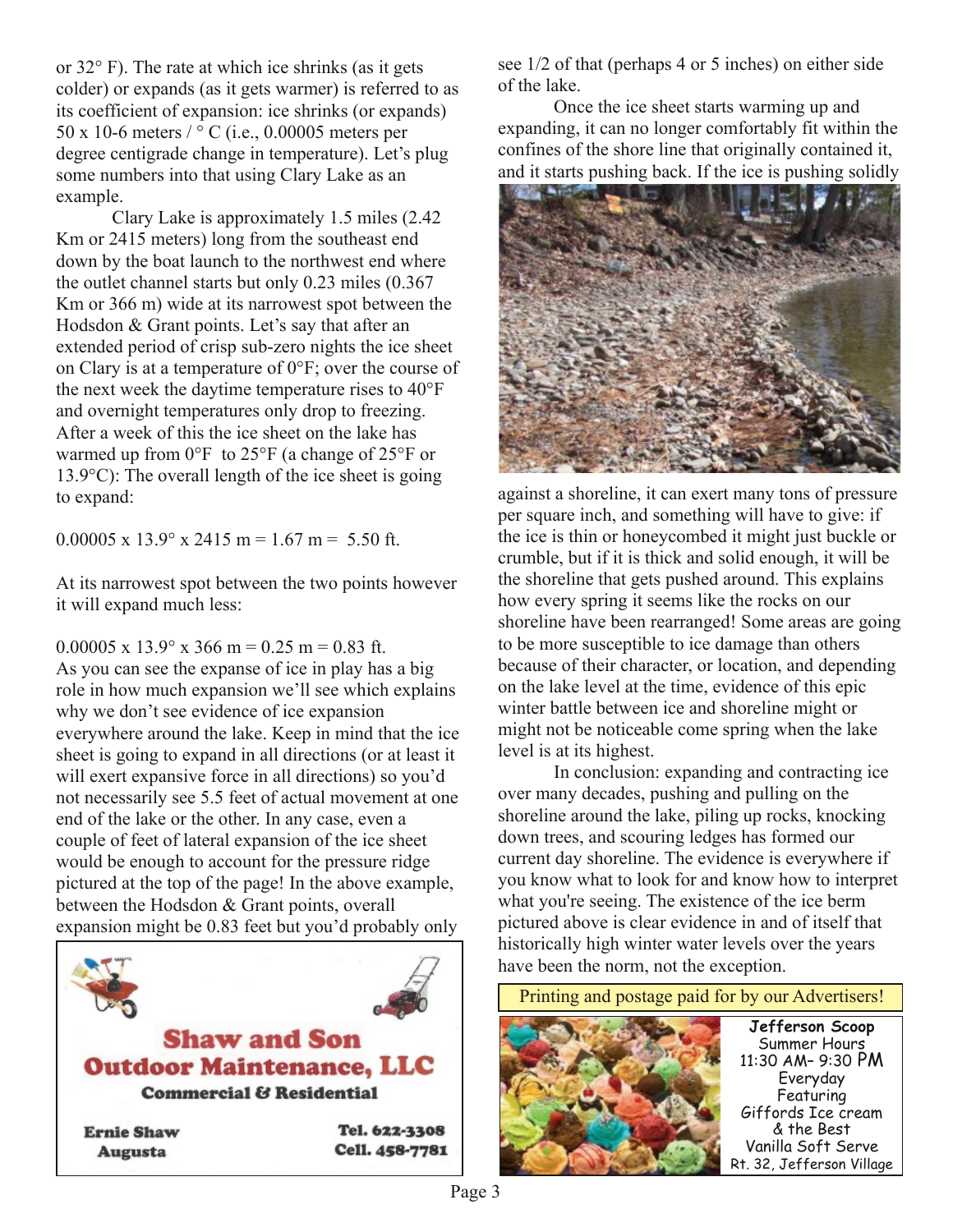(continued from pg. 1) processing system. Notice that we no longer ask for separate Summer and Winter addresses though we still keep multiple addresses on file where appropriate or when possible. Please provide us with your PRIMARY mailing address and also please include email addresses for you and your family as email makes contacting you fast, free, and easy!

We know a lot of you, for your own reasons, like to wait to renew your Memberships at the Annual Meeting, and that's fine! However, if you're going to renew at the Meeting please arrive a little early to sign up so you'll have some time to settle in before the Meeting starts. We'll have the registration desk set up and ready to go no later than 1:00 PM and we will start the Business Meeting at 2:00 PM sharp. Please remember, you have to be a paid up Member for the coming year in order to vote at the Annual Meeting.

And a final reminder! Full Membership in the Association is open to "all persons who support the purpose of the Association as stated in the bylaws and who pay annual dues to the Corporation." You need not be a Clary Lake shore owner to be a Member. We are especially interested in attracting Members from the wider Whitefield and Jefferson communities, and beyond.

There is strength in numbers, and we encourage you to invite your neighbors and friends of Clary Lake to come to the Meeting and join the Clary Lake Association. We hope to see you there!



### Loon Nest Deployed on Clary Lake By Mary Gingrow-Shaw



On April 30th, a cedar loon raft was successfully launched on Clary Lake as part of Maine Audubon's and Maine Lakes' Loon Restoration Project. Ellis Percy, with assistance from Mary Gingrow-Shaw, built the raft at a workshop in Bridgton early this Spring. All materials to build the raft were provided by Maine Audubon.

Originally the raft was going to have 2 planter boxes on it, one on either side, but they proved to be too heavy so we went with just one. Even that proved to be too heavy so we emptied it of plants and dirt and now it's just a box. With a little additional flotation, it's now floating nicely.

Clary Lake Association Members George Fergusson, Ellis Percy, Mary Gingrow-Shaw and Ernie Shaw were joined by Maine Lakes loon experts Susan Gallo and Drew Morris in deploying the raft. The raft is located in a cove on the northeast side of the lake. Hopefully the loons will like their new accommodations!



*Ellis Percy (left), and Drew Morris and Susan Gallo from Maine Lakes discuss the finer points of loon raft building.*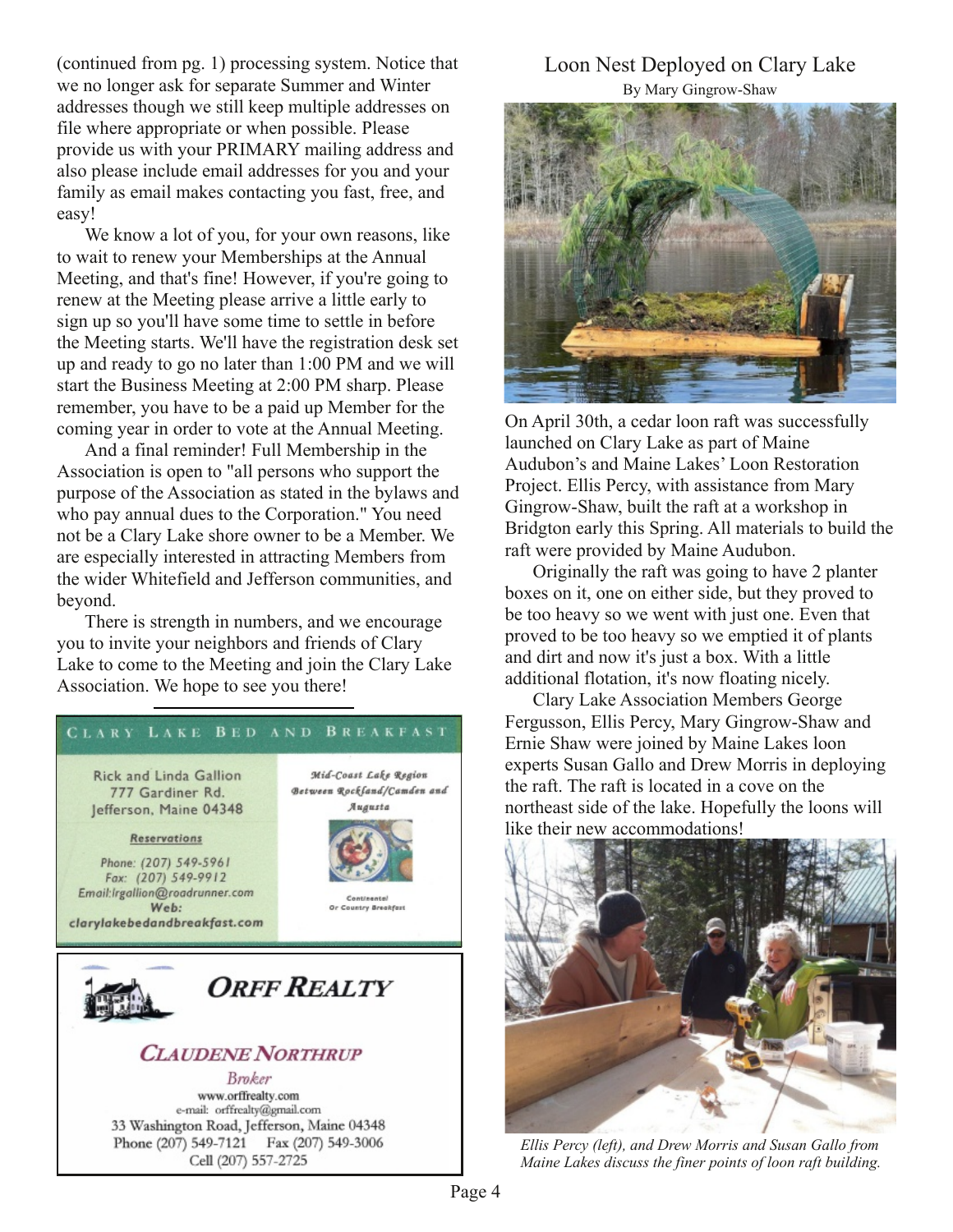# **2021/2022 Association Members**

Patricia & Rusty Althenn Cheryl Smith & Charlene Andersen Georgina & Gary Bergendoff Gareth & Beverley Bowen Jeffrey Brann Terrie Jane Plummer Brann Karren & Gregory Briggs Daniel & Dorothy Burns Malcolm C. Burson David & Betty Chase M. Jane Chase Tim & Martha Chase Alan G. & Linda J. Clark Richard H. Cichalski Debora A. Connell-Duncan Steve & Julie Cowles Randy & Gwen Creswell James Croce John R. Crosby Karen Stutzer & Terry Crummett Paul Devlin & Carolyn Curtis Mark & Tara Doe Ron Durgin Cheryle & Peter Fasano Colin S. Fergusson Colin Caissie & Jean Fergusson George & Margaret Fergusson Elizabeth Fergusson Des Fitzgerald Jeffrey & Diana French Kelsie L. French Linda & Rick Gallion Daniel H. Gatz David & Carol Giampetruzzi Steve & Ann Giampetruzzi Roger Gilbert Janina & Baxter Gillette Leslie Gillette Thomas & Delph Gillette Ernie Shaw & Mary Gingrow-Shaw Eleanor Goldberg Lydia S. Grant Dee Ann Grazioso Victoria E. Grimaldi Tim & Trish Harkins David E. & Pamela J. Heath Gladys Hewett David S. & Gail A. Hillstrom David & Janette Hodsdon Nora Hoesing Juliana Hoffman Jack & Ann Holland Jaclyn & Jayson Holland Joseph Holland Taylor Holland Bambi Jones Wynne & Michael Keller

David & Gayle Knight Stephen E. & Tina J. Laskey Ellen Dolce, Thomas Lawton June Lordi Megan Pratt-Luisi & Richard Luisi Anthony & Marianne Marple David & Fran Marsh Ray & Judi Martin Cary & Geoff McCullen Bill & Sue McKeen Terry S. Melanson Jr. Bob & Dotti Meyer Walter A. Morris Donald Hogg & Maggie Muth Cindy & James Norman Lucy & Don Norman Martha Tait & Frank Ober Orff Realty Melissa Palmer Karas Francis W. Palmer Jean & George Phelps Elnora Pike Frances Potter Michael Potter & Gail Pratt Lee A. & Linda Prager Ashley Prescott Dennis L. Prescott Larry & Sandra Prescott Dedi Rapp Audrey Relyea Greg & June Relyea Ben Gerdts & Hillary Relyea Steven & Adrienne Relyea Donna Roeckel-Sereda Benjamin Rosso Edwin A. & Mildred E. Rosso Mark & Kathy Rowe Rob Rowland Sara Roy Eric S. & Brenda L. Scherer Kate & David Seba Sophie Seba Lewis A. & Paula P. Shorey Stephen & Mary Lou Smith John Lawrence & Marcia Smolin Ronnie & William Spann April St Pierre Christopher & Karen Stultz Randy & Jody Thivierge Joann Tribby & Ellis Percy Thomas & Linda Vigue Thomas Vigue Todd & Stephanie Vincentsen Ned & Brenda Vitalis Stephen Viti Brian Vogel John S. & Darleen A. Williams Arlene & Randy Wing Totals: 168 Woohoo!

## The Clary Lake Association Needs You!

The Clary Lake Association is a membership organization and depends entirely on volunteers to get our work done and getting our work done involves having people step up to serve on our Board or on one or more of our various committees, or participating in one of our standing programs such as our Courtesy Boat Inspection Program. Like most volunteer organizations, a small number of people do most of the work and the CLA is no different. However, our ability to meet our goals of protecting and preserving Clary Lake and serving our Membership depends entirely on having enough people step up to do the work. It's that simple! If you'd like to get involved and help out please send an email to volunteer@clarylake.org and let us know how you think you could contribute to the Clary Lake Association. Helping out need not involve spending a lot of time but it does require a commitment. Whether it's helping keep invasive plants out of our lake, serving on our Board, or planning social events, it's all important! Reach out and we'll put you in touch with the right people.

You'll find a list of committees on the CLA website under the Membership menu along with descriptions, members, and contact information. We're currently looking for people interested in helping out with our Events Committee. Are you a good writer? We currently send out one newsletter a year and we'd really like to increase that to 2 or more newsletters a year, perhaps with digital versions being sent as well. We're also looking for people interested in helping out with our website. Are you from out of town and only here on Clary Lake for a little while each summer? No problem! All of our committees offer Zoom meeting attendance and do much of their work by email. Get involved. You'll be glad you did!

The Clary Lake Association is a 501C(3) nonprofit corporation duly registered in the State of Maine, dedicated to preserving, protecting, and enhancing the natural beauty and quality of Clary Lake and its watershed. Membership in the Association is open to anyone and costs \$25 per year per person. The CLA has owned the Clary Lake dam since October 2018. Donations to the Association are tax deductible.

Current Association Officers: President: David Knight president@clarylake.org Vice President: Steven Relyea vicepresident@clarylake.org Treasurer: Mary GingrowShaw treasurer@clarylake.org Secretary: George Fergusson secretary@clarylake.org Newsletter: George Fergusson editor@clarylake.org Association Board Address: board@clarylake.org Current Board Members are: Kelsie French, Jack Holland, Malcolm Burson, Steve Cowles, and Gareth Bowen (5/2022)